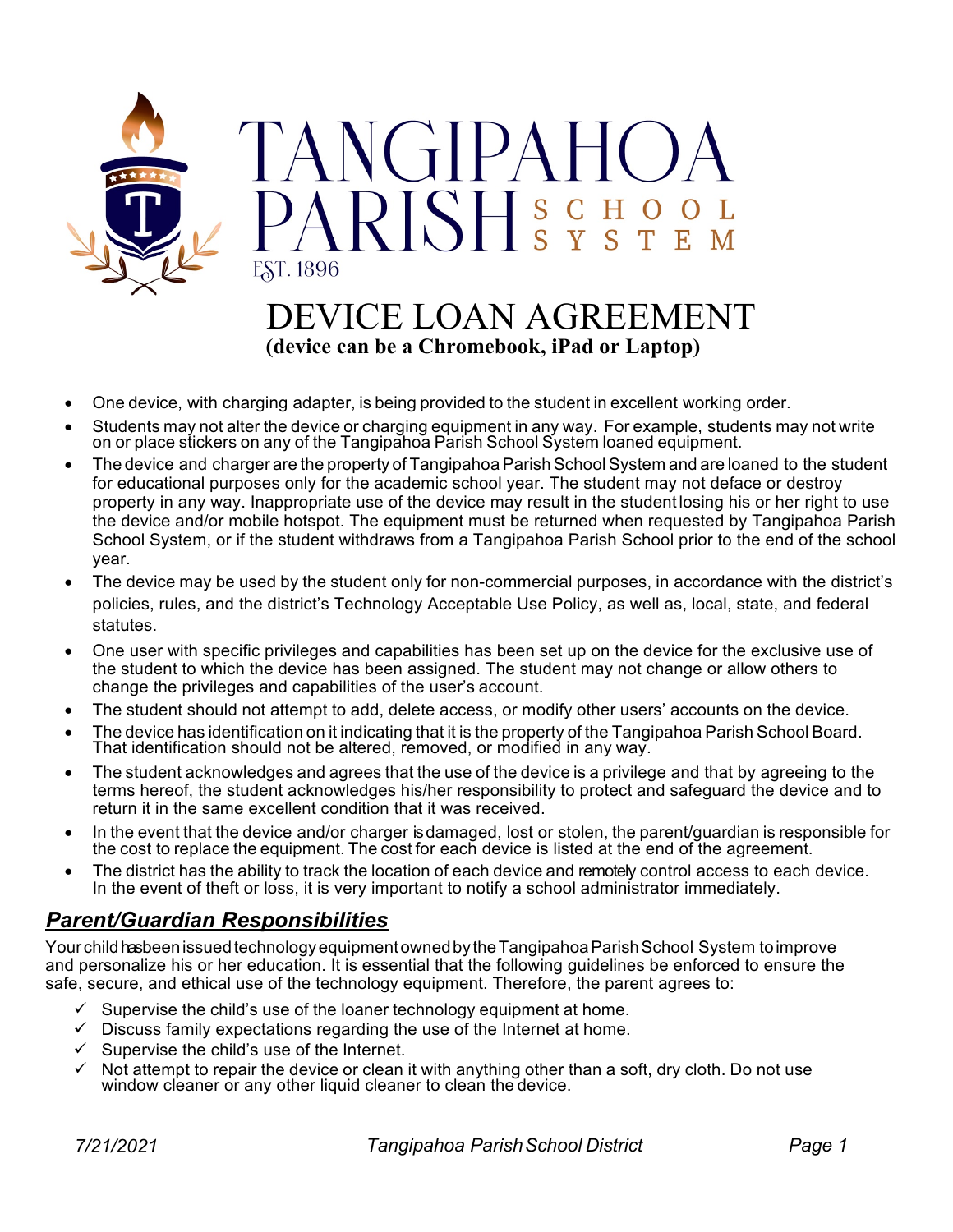- $\checkmark$  Immediately report, to the school, any problems with the device, including damage or theft.
- $\checkmark$  Not allow my child to leave the device in a vehicle.
- $\checkmark$  Ensure my child recharges the battery each night.
- $\checkmark$  Return the loaned technology equipment to school when requested or upon the child's withdrawal from the Tangipahoa Parish School Board System.
- $\checkmark$  Reimburse the Tangipahoa Parish School System for the cost of replacement of lost, damaged, or stolen loaned technology equipment.

### *Student Responsibilities*

This device is an important learning tool and is to be used for educational purposes only. In order to borrow this technologyequipment, the student must be willing to accept the following responsibilities:

- $\checkmark$  Abide by School, District, including the Student Code of Conduct and Technology Acceptable Use Policy, all local, state, and federal laws regarding technology use
- $\checkmark$  Treat the device and/or mobile hotspot with care by not dropping it, getting it wet, leaving it outdoors, or using it with food or drink nearby
- $\checkmark$  DO NOT write, draw, place stickers or labels on the device and/or mobile hotspot
- $\checkmark$  DO NOT lend the device and/or hotspot to anyone, not even my friends or siblings
- $\checkmark$  DO NOT give personal information when using my device
- $\checkmark$  Use email or any other computer communication for appropriate, legitimate, and responsible communication
- $\checkmark$  Keep all accounts and passwords secure, and do not share these with any other person
- $\checkmark$  DO NOT attempt to repair or alter the device in any way
- $\checkmark$  DO NOT leave the device in a vehicle
- $\checkmark$  Recharge the device every night
- $\checkmark$  Return the device when requested or upon withdrawal from a Tangipahoa Parish school
- $\checkmark$  Provide the device as requested by any Tangipahoa School Board staff member to be inspected at any time.
- $\checkmark$  DO NOT take photographs or video of other people with the device except if required for an educational assignment.

If damage occurs to this equipment, the student/parent will be required to pay for the repair/replacement of the equipment unless parent/guardian chooses to purchase the optional device insurance.

### *Optional Device Insurance*

Check the box to indicate whether you will or will not be purchasing the optional device insurance through the Tangipahoa Parish School Board. (Insurance does not cover loss, theft or intentional damage)

I **WILL** be purchasing optional device insurance at a cost of \$20 and understand that if the device is damaged beyond repair that there will be an insurance deductible cost of \$25 for each claim. The optional device insurance does not cover the loss, theft or obvious intentional damage of the device.

I **WILL NOT** be purchasing optional device insurance and understand that I will be fully responsible for device repair/replacement expenses.

By signing, I hereby acknowledge I have read, understand and agree to accept responsibility for the equipment indicated below.

| <b>Student Signature:</b>         | Date: |  |
|-----------------------------------|-------|--|
| <b>Parent/Guardian Signature:</b> | Date: |  |